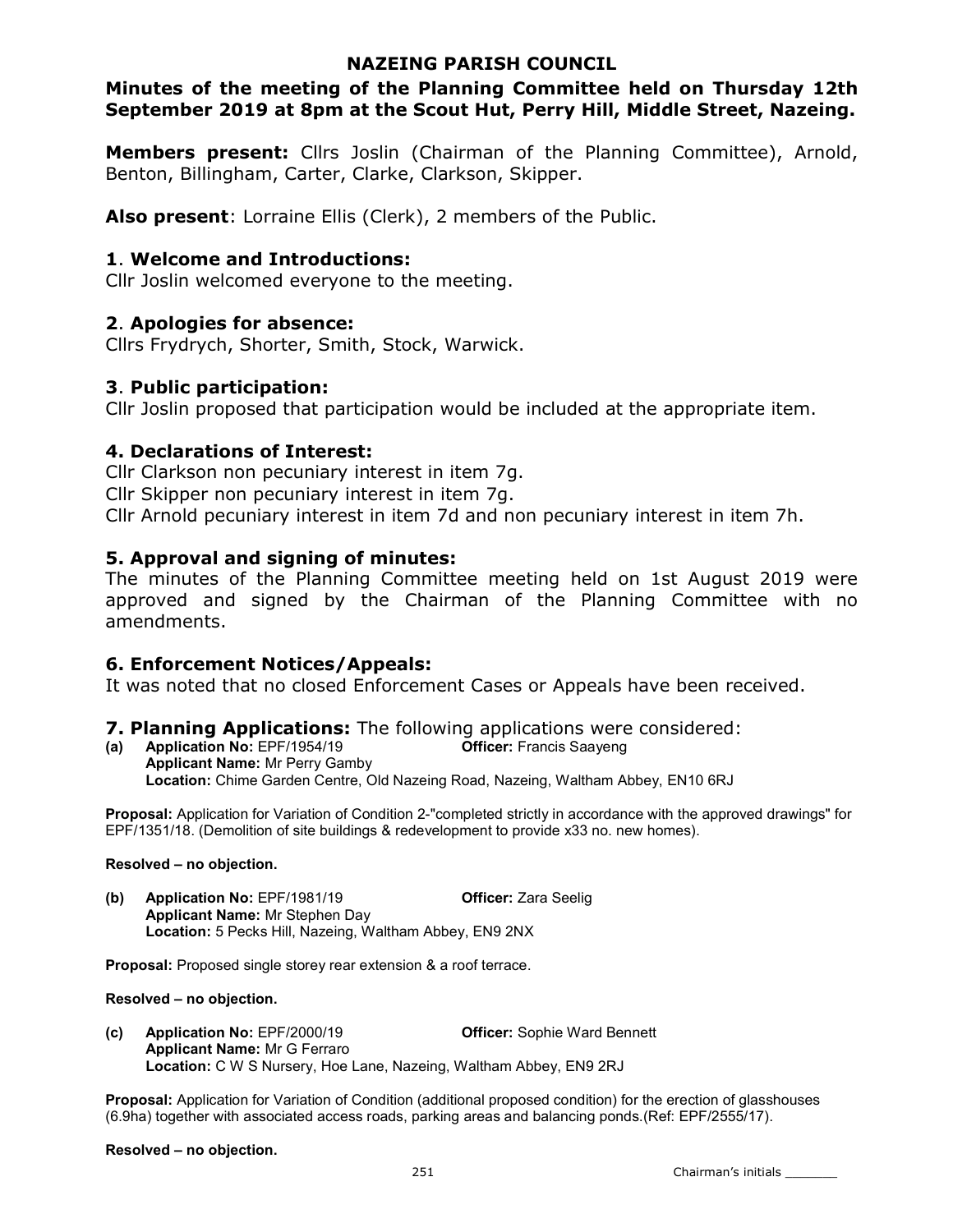(d) Application No: EPF/2016/19 Officer: Francis Saayeng Applicant Name: Mr T Arnold Location: Former Turkey Shed at Camps Farm, 4 Hoe Lane, Nazeing, Waltham Abbey, EN9 2RG

Proposal: Continued use of former Turkey Shed (Unit 4) for B8 storage purposes with ancillary office use & vehicle parking.

It was noted that Cllr Arnold left the meeting for the duration of the discussion on this planning application.

Cllr Joslin briefly covered some of the detail of the application, including that he saw no issue with the request to remove a time constraint on the application.

Cllr Billingham requested that no hazardous materials or chemicals are to be stored due to the proximity of the new residential development. All Cllrs were in favour of including this request as a condition.

Resolved – no objection. If permission is granted, the Council would request that it should be subject to the following condition:-

No hazardous materials or chemicals are to be stored in the former Turkey Shed due to the proximity of the new residential development.

(e) Application No: EPF/1813/19 Officer: Francis Saayeng Applicant Name: Mr Stephen Downes Location: Langridge Nursery, Valley Grown Nurseries, Paynes Lane, Nazeing, Waltham Abbey, EN9 2EX

Proposal: Application for Lawful Development Certificate for an Existing use of a dwelling house.

Resolved – no objection provided that credible evidence of residential use for the required number of years is submitted by the applicant to the District Council.

(f) Application No: EPF/2081/19 Officer: Robin Hellier Applicant Name: Robinson Location: Crown Hotel, Old Nazeing Road, Nazeing, Waltham Abbey, EN10 6QT

Proposal: TPO/EPF/30/82 (Ref: W1). T1: Cherry - Fell.

Resolved – the Parish Council requests that the application is referred to the District's Tree Officer in order to ensure that there is no choice but to fell the tree.

(g) Application No: EPF/1270/19 Officer: Sukhvinder Dhadwar Applicant Name: Mr J Piercey Location: Land at 2 Bentons Cottage, Middle Street, Nazeing, Waltham Abbey, EN9 2LN

Proposal: Proposed erection of four detached dwellings.

It was noted that Cllrs Clarkson & Skipper left the meeting for the duration of the discussion on this planning application.

The applicant advised that he had received pre-application advice from the District Council and he has taken the comments into consideration, by amending the application. In particular, the proposed new access would provide a better line of sight.

Cllr Billingham raised four points:

i) She was unsure if the access would be acceptable to Essex Highways. The applicant advised that the access had been moved and would provide a good line of sight.

ii) There is no footway to the development, which in a previous application considered by the District Council, was grounds for refusal.

iii) The development is in the Green Belt and in the Conservation Area. She made the point that the gardens are in the Green Belt and are not on previously developed land. (Policy GB2A – Development in the Green Belt).

iv) The development could not be considered to be infill, which in a previous application was grounds for refusal.

Cllr Clarke agreed with Cllr Billingham and advised that infill is filling in a gap between houses, which is not the case with this planning application. She also added that the development looks harmonious.

Cllr Arnold advised that he could not see much difference between this application & some recent developments. He referred to the case of the land at Nazeing Common and other developments, which the Council has supported.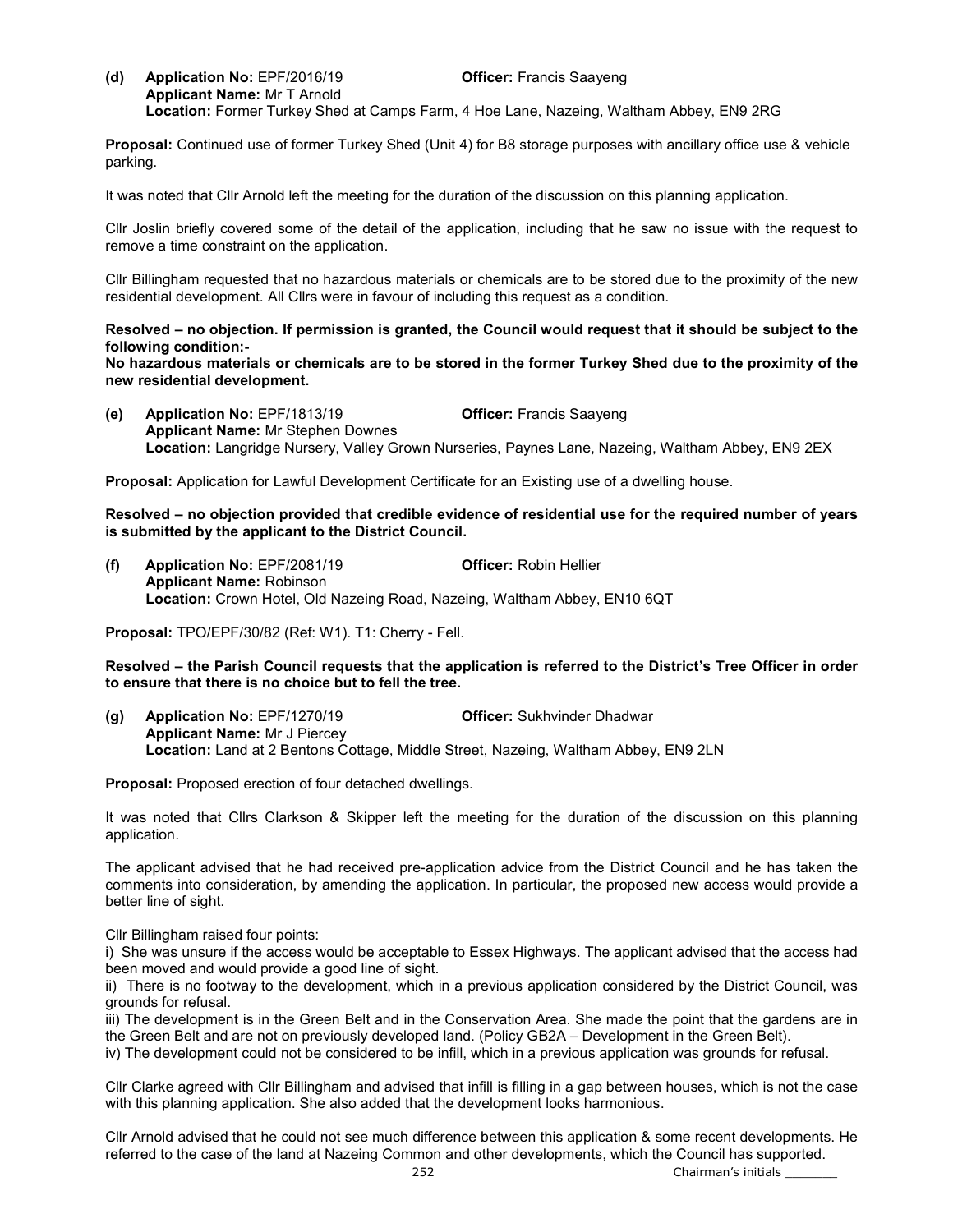Mr Bray spoke about his own recent planning application for a change in access and that it had been refused by the District Council.

Cllr Billingham proposed to object to the application, Cllr Clarke seconded the proposal. Cllrs Benton, Billingham and Clarke voted in favour of the proposal and Cllrs Arnold, Carter and Joslin voted against the proposal. As it was a tie, the Chairman accordingly used his casting vote and the proposal was defeated.

Cllr Carter proposed no objection to the application, Cllr Arnold seconded the proposal. Cllrs Arnold, Carter and Joslin voted in favour of the proposal and Cllrs Benton, Billingham and Clarke voted against the proposal. As it was a tie, the Chairman accordingly used his casting vote and the proposal was accepted. It was agreed to note that all the points raised by Cllr Billingham had been considered.

#### Resolved – no objection.

(h) Application No: EPF/1984/19 Officer: Alastair Prince Applicant Name: Mr Adam Arnold Location: High View, Middle Street, Nazeing Waltham Abbey, EN9 2LW

Proposal: Proposed ground floor & first floor side & rear extension. Demolition of the existing garage and a lean-to.

It was noted that Cllr Arnold left the meeting for the duration of the discussion on this planning application.

#### Resolved – no objection.

# These are provided for information only, EFDC do not normally accept comments on these applications.<br>(i) Application No: EPF/1955/19 **DRC** Officer: Sophie Ward Bennett

(i) Application No: EPF/1955/19 DRC Officer: Sophie Ward Bennett Applicant Name: Mr Kevin Ellerbeck Location: Broxlea Nursery, Nursery Road, Nazeing, Waltham Abbey, EN9 2JE

Proposal: Application for Approval of Details Reserved by Condition 14 "hard & soft landscape works including tree planting) & implementation programme" for EPF/1956/17. (Erection of 4no x 4 bedroom houses).

#### Resolved – no comment.

(j) Application No: EPF/1999/19 DRC Officer: Sophie Ward Bennett Applicant Name: Mr G Ferraro Location: C W S Nursery, Hoe Lane, Nazeing, Waltham Abbey, EN9 2RJ

Proposal: Application for Approval of Details Reserved by Conditions 5 "Construction Method Statement", 7 "surface water drainage scheme", 10 " foul water disposal" & 12 "wheel washing or other cleaning facilities for vehicles" for EPF/2555/17. (Erection of glasshouses (6.9ha) together with associated access roads, parking areas & balancing ponds.

#### Resolved – no comment.

(k) Application No: EPF/2052/19 PDE Officer: Zara Seelig Applicant Name: Mr Pasquale Milazzo Location: Paslea House, Nursery Road, Nazeing, Waltham Abbey, EN9 2JF

Proposal: Notification for Prior Approval for a Proposed Larger Home Extension measuring 5.3 metres, height to eaves of 3 metres & a maximum height of 3 metres.

#### Resolved – no comment.

(l) Application No: EPF/2006/19 DRC Officer: Sophie Ward Bennett Applicant Name: Mr Perry Gamby Location: Chime Garden Centre, Old Nazeing Road, Nazeing, Waltham Abbey, EN10 6RJ

Proposal: Application for Approval of Details Reserved by Condition 11 "hard & soft landscaping" for EPF/1351/18. (Demolition of site buildings & redevelopment to provide x33 no. new homes).

#### Resolved – no comment.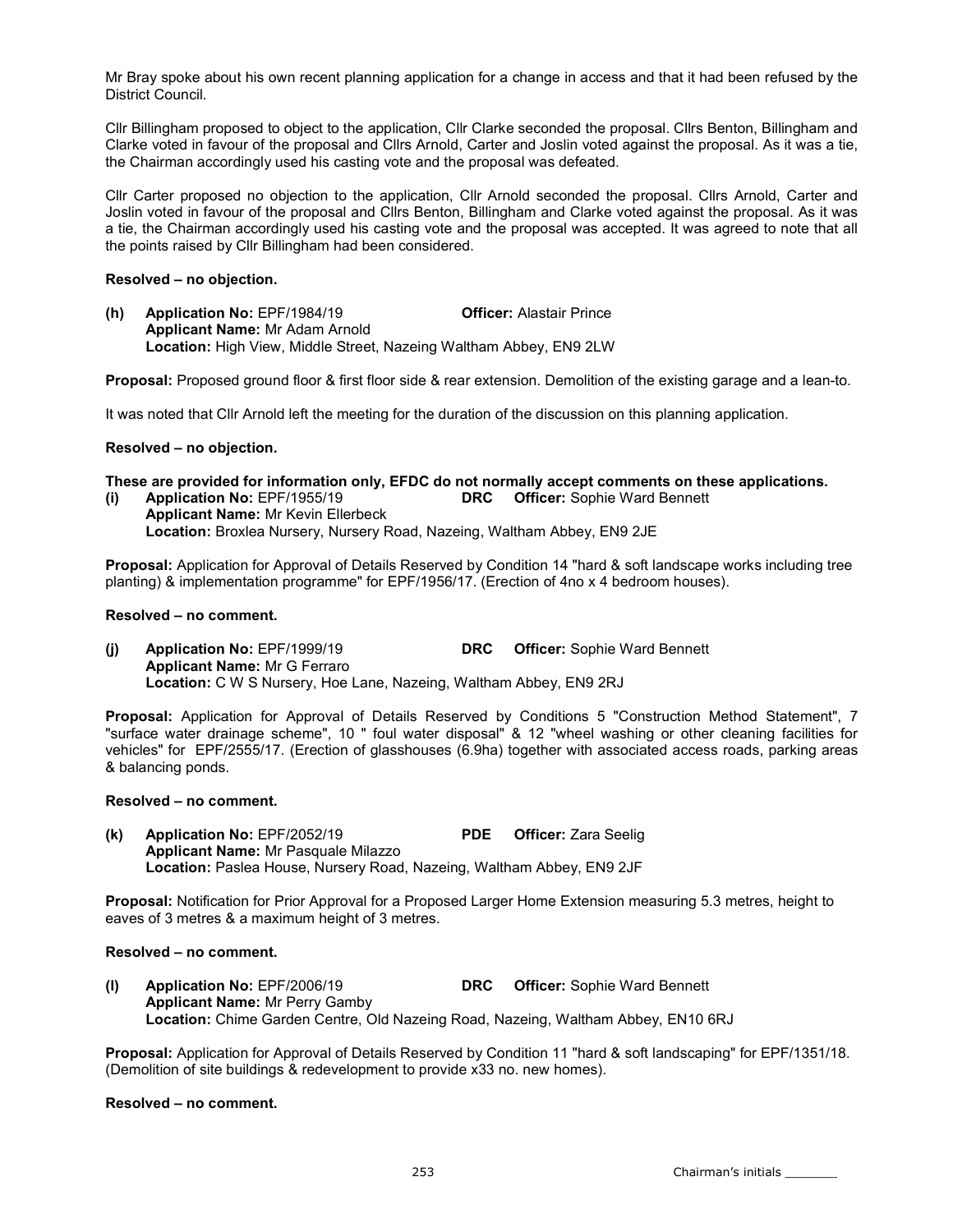# 8. Correspondence:

The Essex Association of Local Councils (EALC) Annual General Meeting and Essex County Council and EALC Joint Conference 2019 is on 19/09/19. Cllrs to advise the Clerk by 13/09/19 if they would like to attend this event.

# 9. Planning Applications and PROW. S.Clarke

The Council to request that Epping Forest District Council (EFDC) Planning Authority gives consideration to including relevant Public Right Of Way (PROW) under the "Application Constraints" section on EFDC's online Planning Application facility i.e. those PROW that are within or adjacent to any site where development is proposed.

Cllr Clarke said that other Planning Authorities include PROW information as part of the planning application process. It became more apparent with the recent Brook Farm, Hoe Lane Planning Application and issues with footpath 78. She would like the District Council to include it under the "Application Constraints" section on the online Planning Application facility.

Cllr Joslin drew attention to a Department of the Environment Circular issued in 1993 pursuant to which Local Authorities were requested to consider adding to planning application forms a question about the existence of public rights of way and then to check with the Highway Authority. When considering an application they are requested to take public rights of way into account. The EFDC application forms include an appropriate question.

Anyone learning of proposals to develop land crossed by a PROW should make representations to the planning authority. The grant of planning permission does not constitute permission to close or divert a PROW.

It was the view of Cllr Joslin that the District Council would not have the time or the resources to undertake the additional task of pursuing enquiries about PROWs.

Cllr Skipper did not believe it should be for the Parish Council to tell the District Council what to do.

Cllr Billingham asked for clarification from Cllr Clarke, who said that she wanted the District Council to include it under "Application Constraints" section.

Cllr Arnold has an app called "Viewranger" which shows all footpaths.

Cllr Clarke proposed that the Council asks the District Council to include PROW that are on a site on a planning application or adjacent to a site and that it should be added to the application documentation on the "Application Constraints" section. Cllr Clarkson seconded the proposal. Four Cllrs in favour of the proposal and four Cllrs against the proposal. As it was a tie, the Chairman accordingly used his casting vote and the proposal was defeated.

Cllr Joslin proposed that the "Viewranger" app is used to identify PROW, Cllr Skipper seconded the proposal. Seven Cllrs in favour of the proposal and one Cllr abstained. It was agreed that Cllr Arnold will check the app and advise the Council accordingly of any impact of applications on footpaths. Cllrs Carter and Skipper will be a backup in Cllr Arnold's absence.